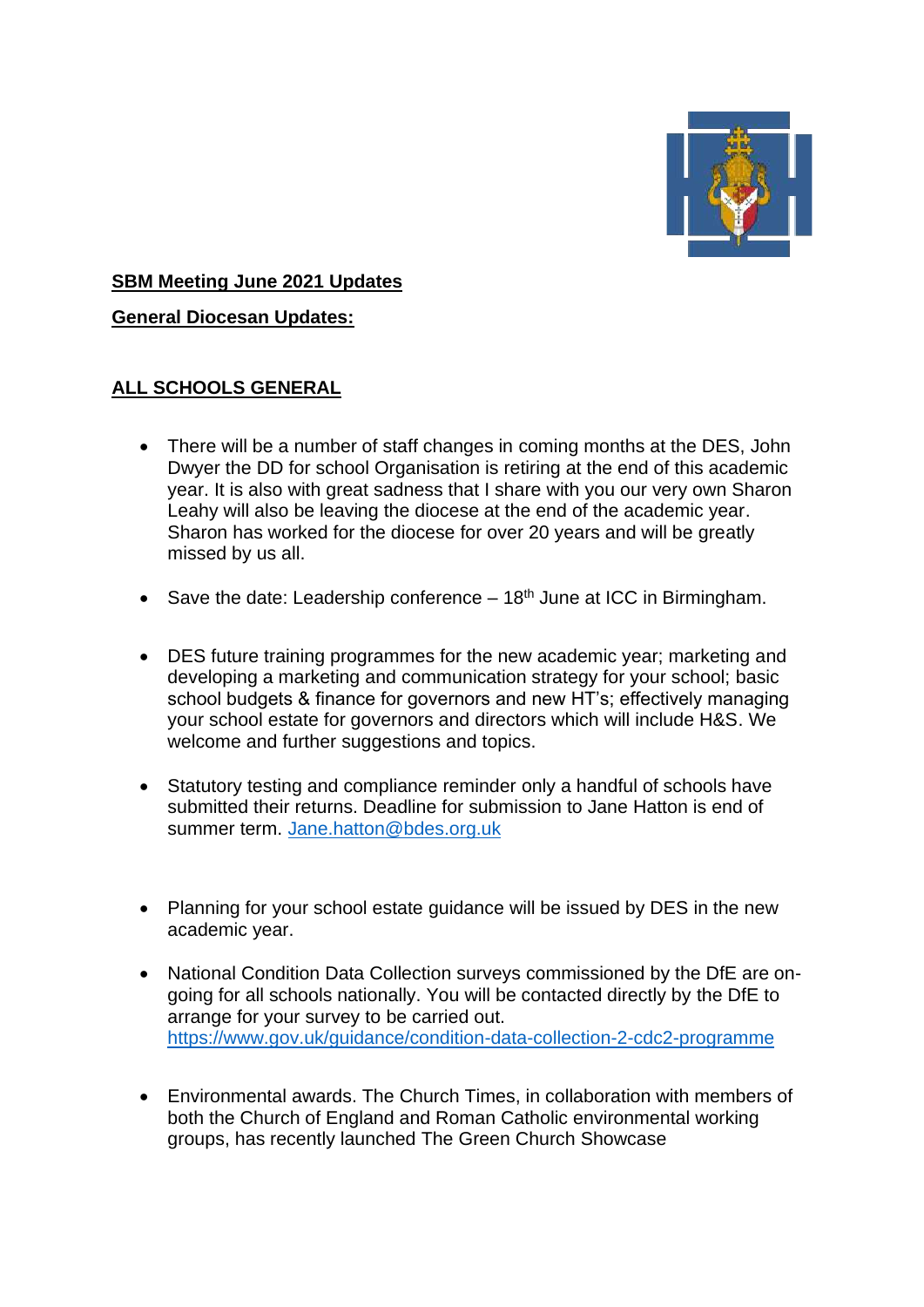- $-$  a hunt for inspiring initiatives to protect and preserve the planet. see <https://www.churchtimes.co.uk/green-church-showcase>
- Ten:Ten provide resources for Catholic primary schools through their two education programmes for Catholic primary schools, Life to the Full and Collective Worship, and are offering a 5% discount to schools that sign up and pay be card: <https://www.tentenresources.co.uk/subscribe/>
- The Diocesan academy strategy continues to progress; On the 1<sup>st</sup> June 2021 there were 137 academies within the Archdiocese of Birmingham operating within 17 Multi-Academy Companies (MACs). Our most recently formed brand new MAC consisting of 13 schools – Our Lady and All Saints was formed on 1<sup>st</sup> April. In addition, we continue to have Bishop Challoner and John Henry Newman operating as academies from pre-MAC model arrangements. More information about the academy strategy can be found on the BDES website <https://www.bdes.org.uk/academies.html>
- Entrust Financial Services offer a range of financial services including payroll to schools and academies. We have electronic copies of brochures if anyone would like to receive a copy.
- A reminder to complete a trustee Approval form and that a consultant should be used to manage the project which can be accessed via the link below: [https://www.bdes.org.uk/uploads/7/2/8/5/72851667/copy\\_of\\_des\\_landlord\\_ap](https://www.bdes.org.uk/uploads/7/2/8/5/72851667/copy_of_des_landlord_approval_application_1.xlsx) [proval\\_application\\_1.xlsx](https://www.bdes.org.uk/uploads/7/2/8/5/72851667/copy_of_des_landlord_approval_application_1.xlsx)
- Getting to Carbon Net Zero Alex Green, Programme Manager, Ashden For further information and to sign up your school please visit:

[www.letsgozero.org](http://www.letsgozero.org/)

<https://ashden.org/>

• CAFOD – Live Simply Campaign is an opportunity for Catholic communities including schools, to respond to Pope Francis' invitation in Laudato Si' to "work with generosity and tenderness in protecting this world which God has entrusted to us".<https://cafod.org.uk/Campaign/Livesimply-award>

### **DfE Updates:**

• the DFE offer free webinars for schools and academies: <https://www.schoolresourcemanagement.co.uk/>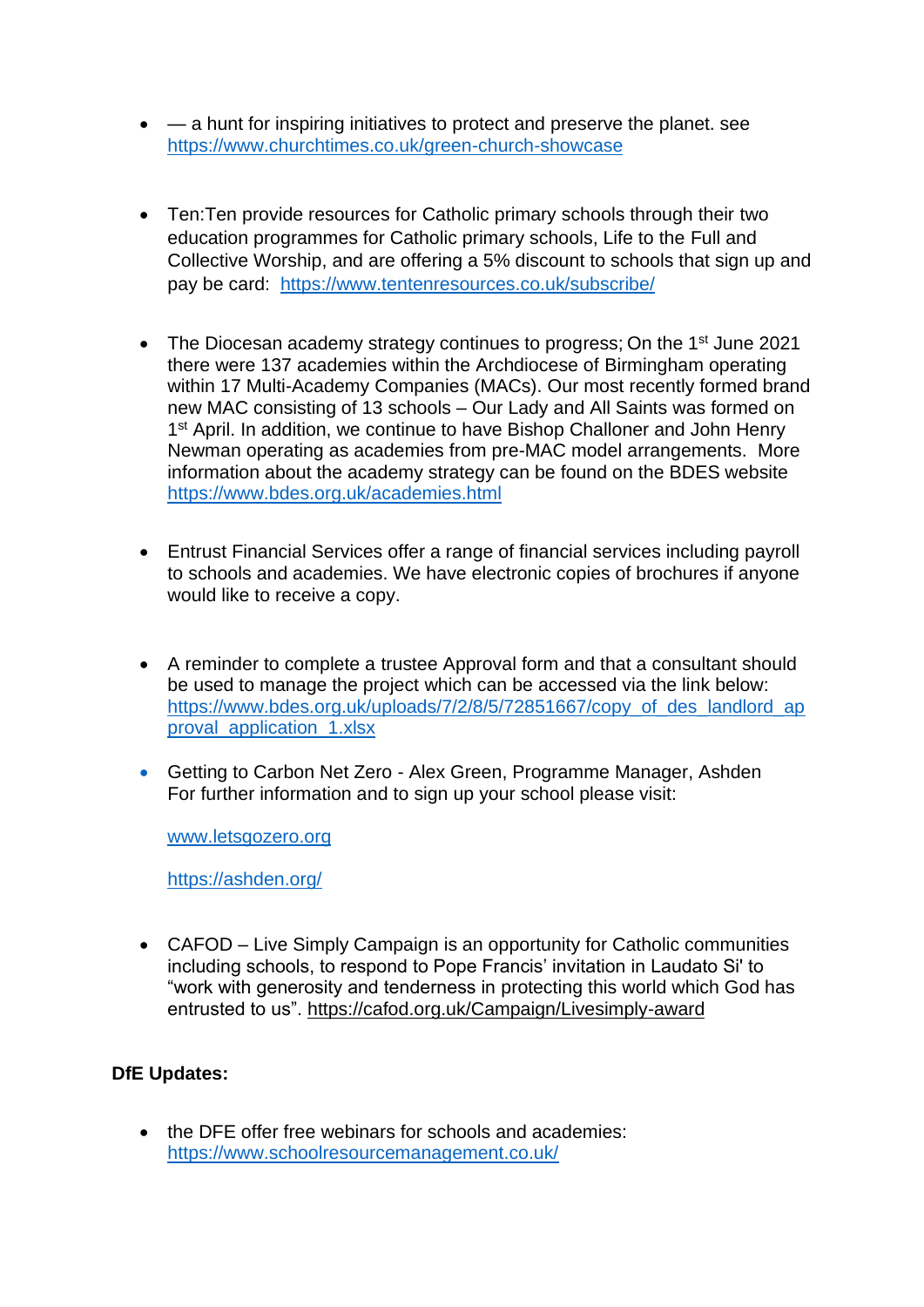• The Duke of Edinburgh Award Scheme has been allocated additional funds and been extended to help more young people to access volunteering and extra-curricular learning. [https://www.gov.uk/government/news/34-million-to](https://www.gov.uk/government/news/34-million-to-expand-the-duke-of-edinburghs-award-in-schools)[expand-the-duke-of-edinburghs-award-in-schools](https://www.gov.uk/government/news/34-million-to-expand-the-duke-of-edinburghs-award-in-schools)

# **ACADEMIES GENERAL**

- UHY Academy benchmarking report for 2021 was published in April, link to the report here : [https://www.uhy-uk.com/sites/default/files/2021-](https://www.uhy-uk.com/sites/default/files/2021-04/UHY%20Benchmarking%20Report%202021.pdf) [04/UHY%20Benchmarking%20Report%202021.pdf](https://www.uhy-uk.com/sites/default/files/2021-04/UHY%20Benchmarking%20Report%202021.pdf)
- Updated Academies Financial Handbook is now available: [https://www.gov.uk/guidance/academies-financial-handbook/academy-trust](https://www.gov.uk/guidance/academies-financial-handbook/academy-trust-handbook-2021)[handbook-2021](https://www.gov.uk/guidance/academies-financial-handbook/academy-trust-handbook-2021)
- In recent news it was reported an academy trust has identified a different approach to central services; outsourcing, Transforming Futures Trust (TFT) had signed a £1 million deal to outsource most of its central staff and services and take shares on the for-profit organisation. The deal was blocked by the ESFA. electronic link below for information:

[https://schoolsweek.co.uk/academy-trust-outsourcing-shareholding-joint](https://schoolsweek.co.uk/academy-trust-outsourcing-shareholding-joint-venture-blocked/)[venture-blocked/](https://schoolsweek.co.uk/academy-trust-outsourcing-shareholding-joint-venture-blocked/)

• MAC monitoring meetings have recently been completed by the diocese. Feedback letters if not already issued will be sent shortly.

### **VA SCHOOLS GENERAL**

• VASCA funding announcement has recently been made. The diocese as the responsible body was allocated just over £6 million at 90% for capital projects at VA schools.

Based on the DfE selection criteria of keeping school buildings safe and in good working order, tackling poor building condition, building compliance, (statutory testing & maintenance) energy efficiency and addressing health & safety issues; a total of 51 projects with a value of £6,240,541 million can proceed in this financial year.

• PE & sports premium. The DfE has recently announced a further relaxation of ring-fencing arrangements for the PE and sport premium. This will allow any unspent grant to be carried forward into the 2021 to 2022 academic year.

Any under-spends carried forward from the 2019 to 2020 academic year, and the 2020 to 2021 academic year, will need to be spent in full by 31 July 2022.